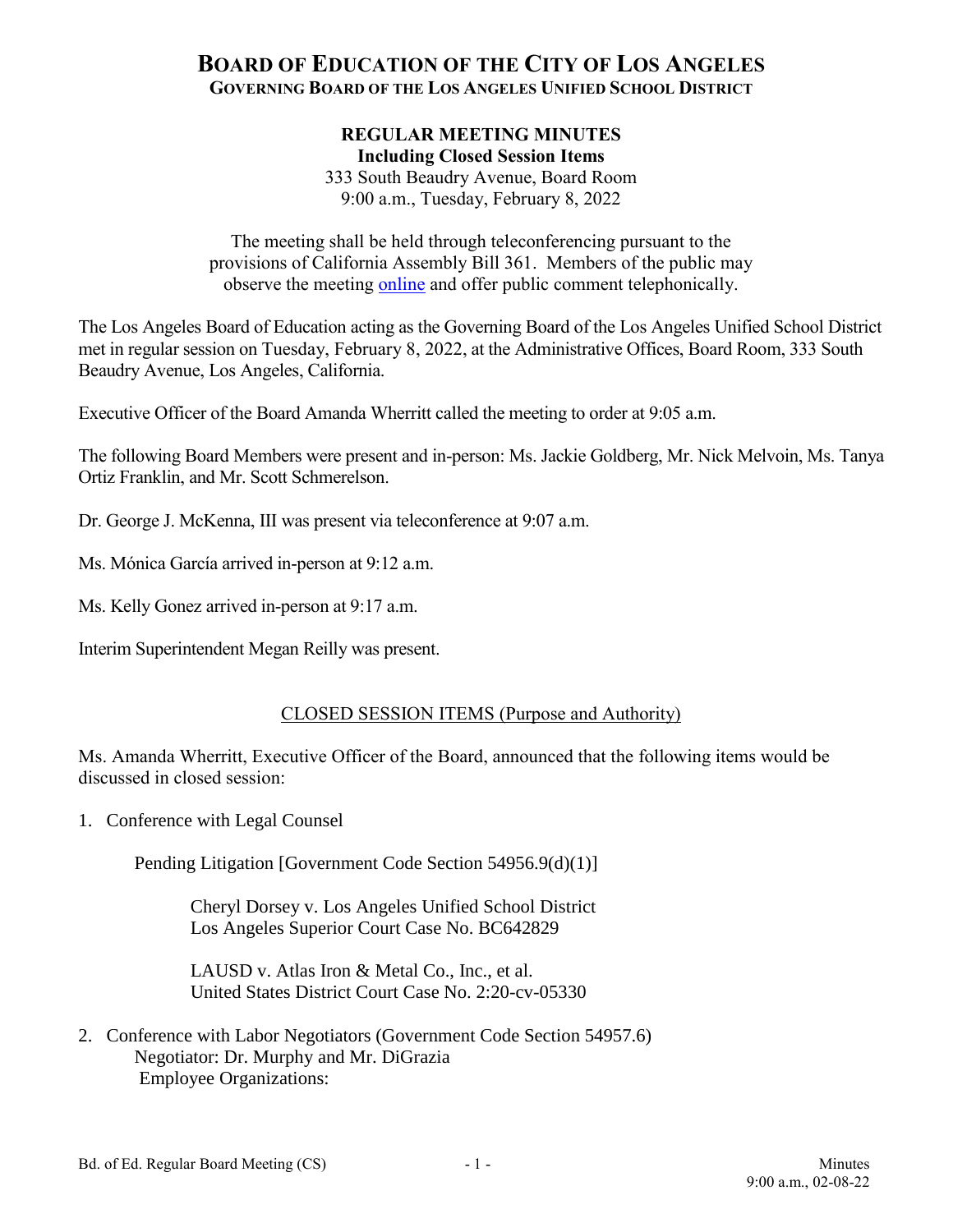Associated Administrators of Los Angeles California School Employees Association Los Angeles County Building and Construction Trades Council Los Angeles School Police Association Los Angeles School Police Sergeants and Lieutenants Association Service Employees International Union, SEIU Local 99 **Teamsters** United Teachers Los Angeles District Represented Employees and Contract Management Personnel

3. Conference with Labor Negotiators (Government Code Section 54957.6) Negotiator: Ms. Navera Reed

> Superintendent of Schools Deputy Superintendent, Business Services and Operations

4. Personnel (Government Code Section 54957)

Employee Discipline/Dismissal/Release

Employee Evaluation Superintendent of Schools

Public Employment Superintendent of Schools Deputy Superintendent, Business Services and Operations Executive Officer of the Board of Education

#### PUBLIC COMMENT

The following speakers addressed the Board on the items indicated:

| Dena Vatcher        | Wright STEAM and Gifted Magnet Middle School |
|---------------------|----------------------------------------------|
| Carl Petersen       | Charter schools over-allocation fees         |
| Eugenie Lewis       | Climate Literacy Resolution                  |
| Norah Cunningham    | Climate Literacy Resolution                  |
| <b>Ronen Pestes</b> | COVID-19 vaccine mandates                    |
| Verenice Miron      | IDEA and COVID-19 vaccine mandates           |
| Mary Leos-Pacheco   | National University virtual high school      |
| Dan Linehan         | Climate Literacy Resolution                  |
| Valerie Gacula      | Climate Literacy Resolution                  |
| Kim Neistadt        | Climate Literacy Resolution                  |
| Antonieta Garcia    | Esperanza Charter School                     |
| Ronni Solman        | Climate Literacy Resolution                  |
| David Diaz          | Climate Literacy Resolution                  |
| David Tokofsky      | Charter policy                               |
|                     |                                              |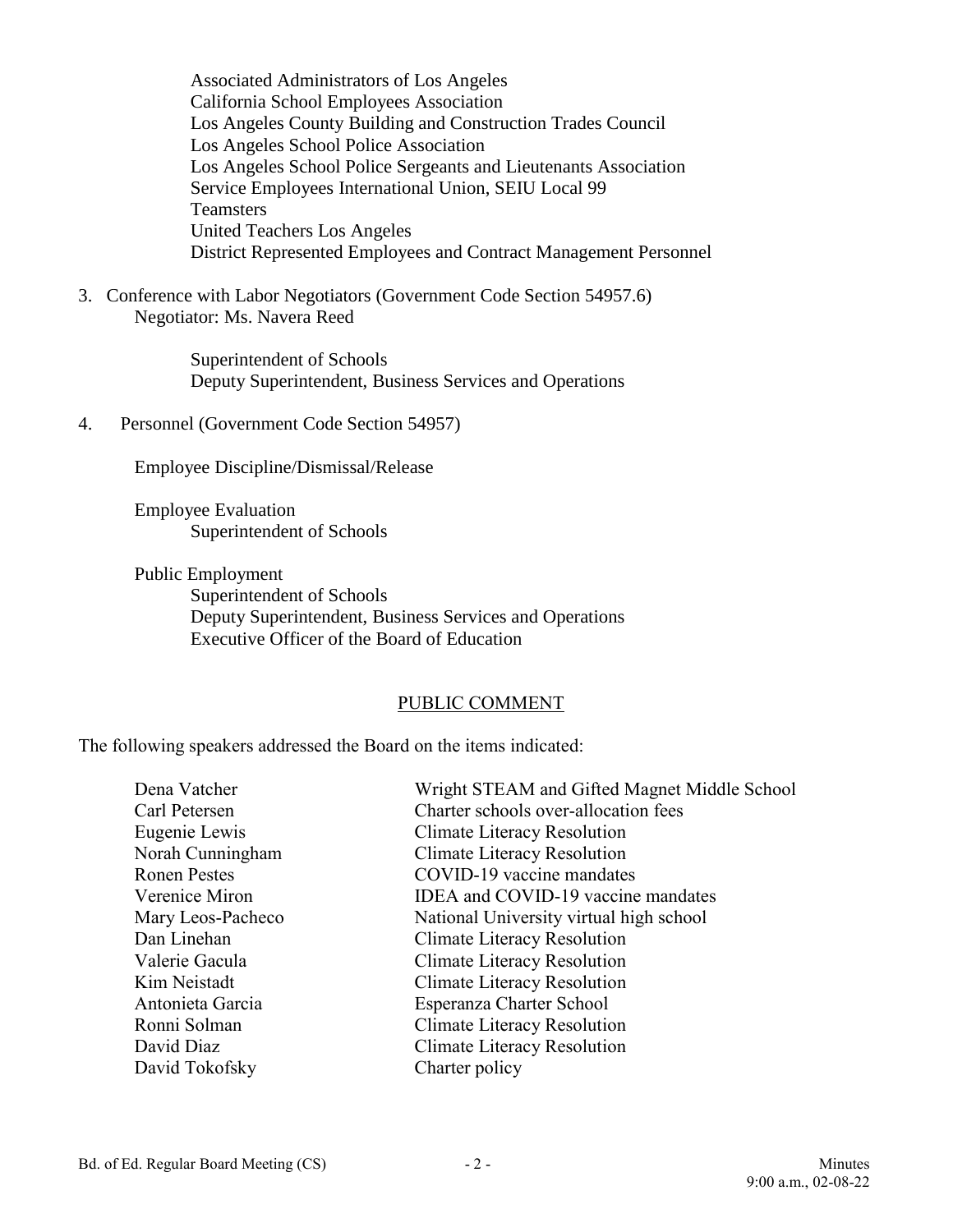The following speakers addressed the Board on item 2, Conference with Labor Negotiators:

Diana Guillen Rosana Corona Maria de la Luz Valdez Ubaldina Elvira Reyna Mendez

The following speakers addressed the Board on item 3, Conference with Labor Negotiators:

Patricia Montes John Doe Juan Mangandi

The following speakers addressed the Board on item 4, Personnel:

Alberta B Moore Nicolle Fefferman Lloyd (last name not given) Ana (last name not given)

- - - -

The Board recessed the public portion of the closed session meeting at 10:28 a.m. Closed session discussion began at 10:35 a.m. and ended discussion at 2:13 p.m. All Board Members were present for the closed session discussion.

- - - -

The Board reconvened the public portion of the closed session meeting at 2:21 p.m.

The following Board Members were present and in-person: Ms. Jackie Goldberg, Ms. Tanya Ortiz Franklin, Mr. Schmerelson, and Ms. Kelly Gonez.

Dr. George J. McKenna, III, Ms. Mónica García and Mr. Nick Melvoin, were absent.

Ms. Wherritt announced the following reportable actions as a result of the closed session discussion:

• The Board of Education approved the dismissal of 8 classified employees and one certificated employee due to non-compliance with the COVID-19 vaccination mandate and one Food Service Manager V.

The vote was 7 ayes.

• The Board of Education authorized the settlement in the case of Cheryl Dorsey v. Los Angeles Unified School District, Los Angeles Superior Court Case No. BC642829. Terms and conditions will be available upon the finalization of the settlement.

The vote was 5 ayes, 1 no, Mr. Schmerelson and 1 abstention, Dr. McKenna.